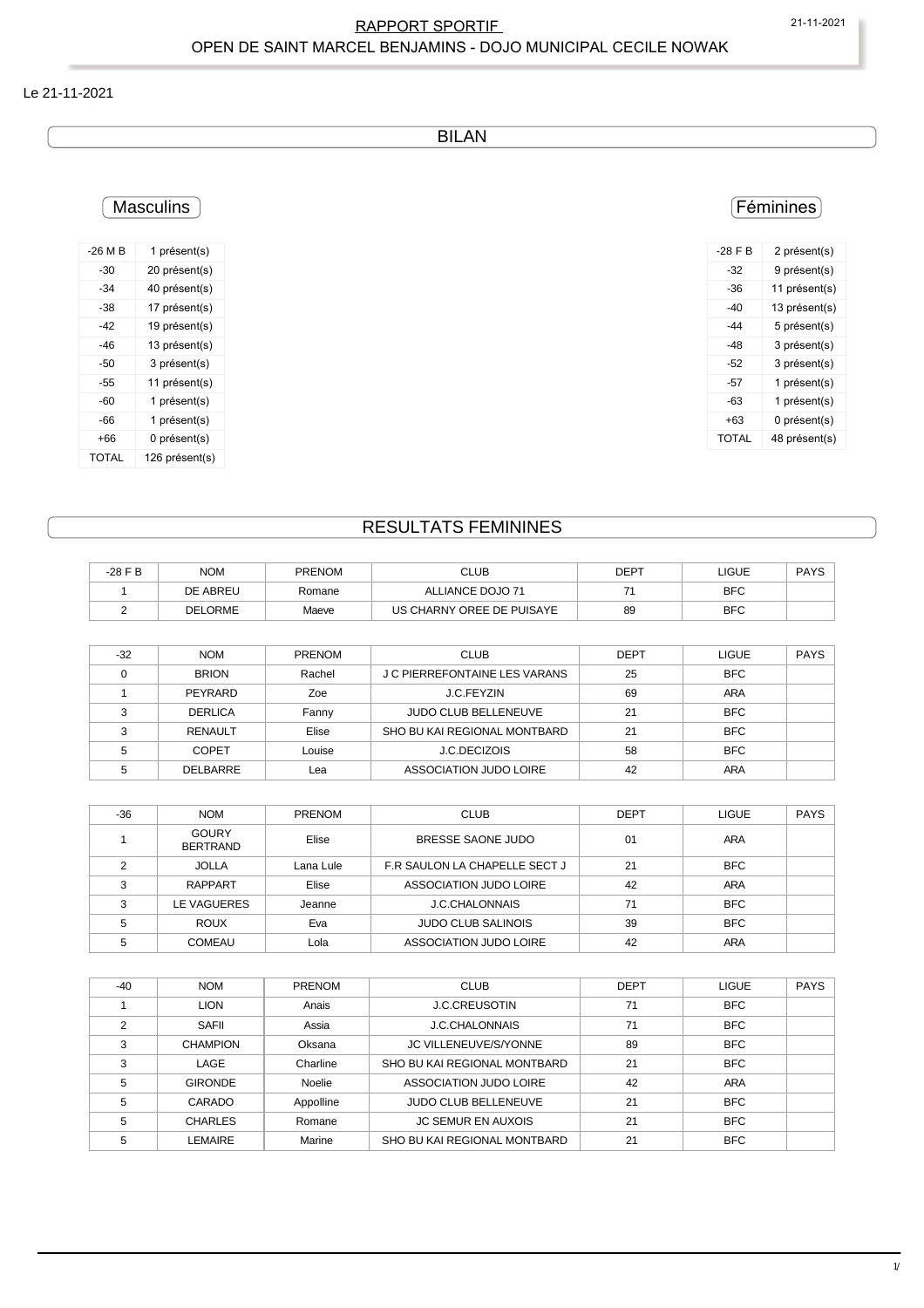### RAPPORT SPORTIF 21-11-2021 OPEN DE SAINT MARCEL BENJAMINS - DOJO MUNICIPAL CECILE NOWAK

| $-44$ | <b>NOM</b>           | <b>PRENOM</b> | <b>CLUB</b>            | <b>DEPT</b> | <b>LIGUE</b> | <b>PAYS</b> |
|-------|----------------------|---------------|------------------------|-------------|--------------|-------------|
|       | <b>THORIN</b>        | Manon         | BRESSE SAONE JUDO      | 01          | ARA          |             |
|       | PERRIN               | Meline        | JUDO 39                | 39          | <b>BFC</b>   |             |
| ົ     | <b>SIAD</b>          | Riteje        | <b>JC SAN CLAUDIEN</b> | 39          | <b>BFC</b>   |             |
|       | <b>BOUILLET</b>      | Tiphaine      | ASSOCIATION JUDO LOIRE | 42          | <b>ARA</b>   |             |
|       | DECHELOTTE-<br>PETIT | Clementine    | A.M.CHATENOY LE ROYAL  | 71          | <b>BFC</b>   |             |

| -48 | <b>NOM</b>       | <b>PRENOM</b> | <b>CLUB</b>                   | <b>DEPT</b> | LIGUE      | <b>PAYS</b> |
|-----|------------------|---------------|-------------------------------|-------------|------------|-------------|
|     | <b>BARBOUCHI</b> | Malak         | JUDO CLUB DIJONNAIS           | 21          | <b>BFC</b> |             |
|     | LACROIX          | Clemence      | BRESSE SAONE JUDO             |             | ARA        |             |
|     | ROZEROT          | Zoe           | F.R SAULON LA CHAPELLE SECT J |             | <b>BFC</b> |             |

| $-52$ | <b>NOM</b>      | <b>PRENOM</b> | CLUB                              | <b>DEPT</b> | LIGUE      | <b>PAYS</b> |
|-------|-----------------|---------------|-----------------------------------|-------------|------------|-------------|
|       | <b>VILLEMIN</b> | Julie         | JUDO CLUB DE MARSANNAY LA<br>COTE | 21          | <b>BFC</b> |             |
|       | KOSPICZEWICZ    | Lilou         | <b>JC BLANZYNOIS</b>              |             | <b>BFC</b> |             |
|       | <b>OUTREY</b>   | Daphne        | ETUZ CUSSEY JUDO                  | 70          | <b>BFC</b> |             |

| $-57$ | <b>NOM</b>     | <b>PRENOM</b> | <b>CLUB</b>             | <b>DEPT</b> | <b>LIGUE</b> | <b>PAYS</b> |
|-------|----------------|---------------|-------------------------|-------------|--------------|-------------|
|       | <b>GILARES</b> | Jeanne        | <b>J.C.CHALONNAIS</b>   | 71          | <b>BFC</b>   |             |
|       |                |               |                         |             |              |             |
| $-63$ | <b>NOM</b>     | <b>PRENOM</b> | <b>CLUB</b>             | <b>DEPT</b> | <b>LIGUE</b> | <b>PAYS</b> |
|       | <b>COURBOT</b> | Addison       | <b>JUDO CLUB GYLOIS</b> | 70          | <b>BFC</b>   |             |
|       |                |               |                         |             |              |             |
| $+63$ | <b>NOM</b>     | <b>PRENOM</b> | <b>CLUB</b>             | <b>DEPT</b> | <b>LIGUE</b> | <b>PAYS</b> |

# RESULTATS MASCULINS

| -26 M B | <b>NOM</b>             | <b>PRENOM</b> | $\sim$<br>CLUB             | <b>DEPT</b> | LIGUE      | <b>PAYS</b> |
|---------|------------------------|---------------|----------------------------|-------------|------------|-------------|
|         | <b>ITEDAV</b><br>. וחר | Avmeric       | <b>ORNEX</b><br>ı IR<br>ור | 01          | <b>ARA</b> |             |

| $-30$ | <b>NOM</b>         | <b>PRENOM</b> | <b>CLUB</b>            | <b>DEPT</b> | LIGUE      | <b>PAYS</b> |
|-------|--------------------|---------------|------------------------|-------------|------------|-------------|
|       | <b>PARIS</b>       | Robin         | JC VILLENEUVE/S/YONNE  | 89          | <b>BFC</b> |             |
| 2     | <b>COSTA REDOL</b> | Ewen          | <b>J.C.CREUSOTIN</b>   | 71          | <b>BFC</b> |             |
| 3     | <b>BOUAICHA</b>    | Kenzi         | <b>J.C.CHALONNAIS</b>  | 71          | <b>BFC</b> |             |
| 3     | <b>JACQUIER</b>    | Jules         | ASSOCIATION JUDO LOIRE | 42          | ARA        |             |
| 5     | <b>BARELLE</b>     | Gaspar        | SAINT DENIS DOJO       | 01          | ARA        |             |
| 5     | <b>PIGNET</b>      | Cesar         | ALC LONGVIC JUDO       | 21          | <b>BFC</b> |             |
| 5     | <b>PIRES</b>       | Paul Arthur   | <b>JUDO FONTAINOIS</b> | 21          | <b>BFC</b> |             |
| 5     | <b>SAFI</b>        | Siwen         | ASSOCIATION JUDO LOIRE | 42          | <b>ARA</b> |             |

| $-34$ | <b>NOM</b>                       | PRENOM           | <b>CLUB</b>                       | <b>DEPT</b> | <b>LIGUE</b> | <b>PAYS</b> |
|-------|----------------------------------|------------------|-----------------------------------|-------------|--------------|-------------|
|       | <b>ROCHES</b>                    | Nolan            | AS QUETIGNY JUDO                  | 21          | <b>BFC</b>   |             |
| 2     | <b>BARATA</b>                    | Jules            | <b>JUDO CLUB CHEMAUDIN</b>        | 25          | <b>BFC</b>   |             |
| 3     | <b>TEDJAR</b>                    | Abdel Rahman     | J.C.FEYZIN                        | 69          | <b>ARA</b>   |             |
| 3     | <b>LAHRIFI</b>                   | Moulay Mountasir | AS QUETIGNY JUDO                  | 21          | <b>BFC</b>   |             |
| 5     | CESARATTO                        | <b>Noe</b>       | J.C.FEYZIN                        | 69          | <b>ARA</b>   |             |
| 5     | <b>BRIANTI</b><br><b>RAYMOND</b> | Malo             | <b>J.C.CHALONNAIS</b>             | 71          | <b>BFC</b>   |             |
| 5     | <b>DREANNO</b>                   | Louka            | JUDO CLUB DE MARSANNAY LA<br>COTE | 21          | <b>BFC</b>   |             |
| 5     | <b>BRAILLON</b>                  | Kyle             | BRESSE SAONE JUDO                 | 01          | <b>ARA</b>   |             |